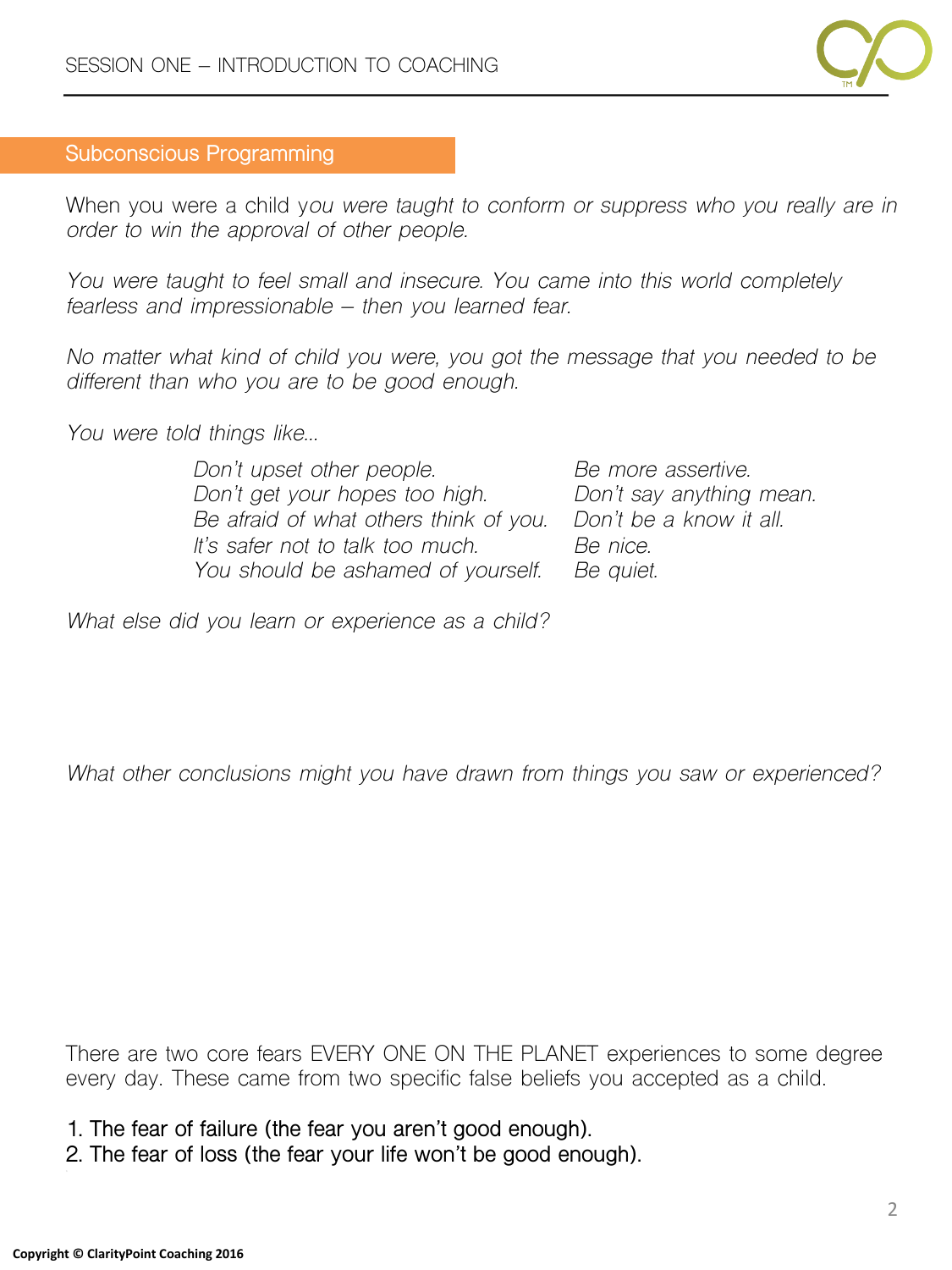

# **False Belief One**

# **You learned 2 false beliefs that created your two core fears**

The first false belief is that… your value is changeable (in question and must be earned). It can go up or it can go down. You think you can earn more or lose value.

Think about what this means… that you can gain value and lose value based on things you do, have, think or how you look. You also believe the opinions of others influence your value. It also means you believe there are some people who are better or worse than other people.

You have accepted this as truth, but it's not – it's only a perspective. These ideas were adopted subconsciously and they now play into how you see the world and how you feel every day. As long as you believe some people are better than other people you will always be afraid you aren't good enough.

This belief is the reason you have core fear number one – **The Fear of Failure (that you might not be good enough).** 

You have had this since you were a small child because you learned the idea that your value was tied to these four things:

- 1. Your appearance
- 2. Your performance
- 3. Your property
- 4. The opinions of others.

# **Core Fear One**

The FEAR that you might not be good enough (Fear of failure).

What specific things about your appearance, performance or property are you afraid aren't good enough?

Whose opinion makes you fear you aren't enough?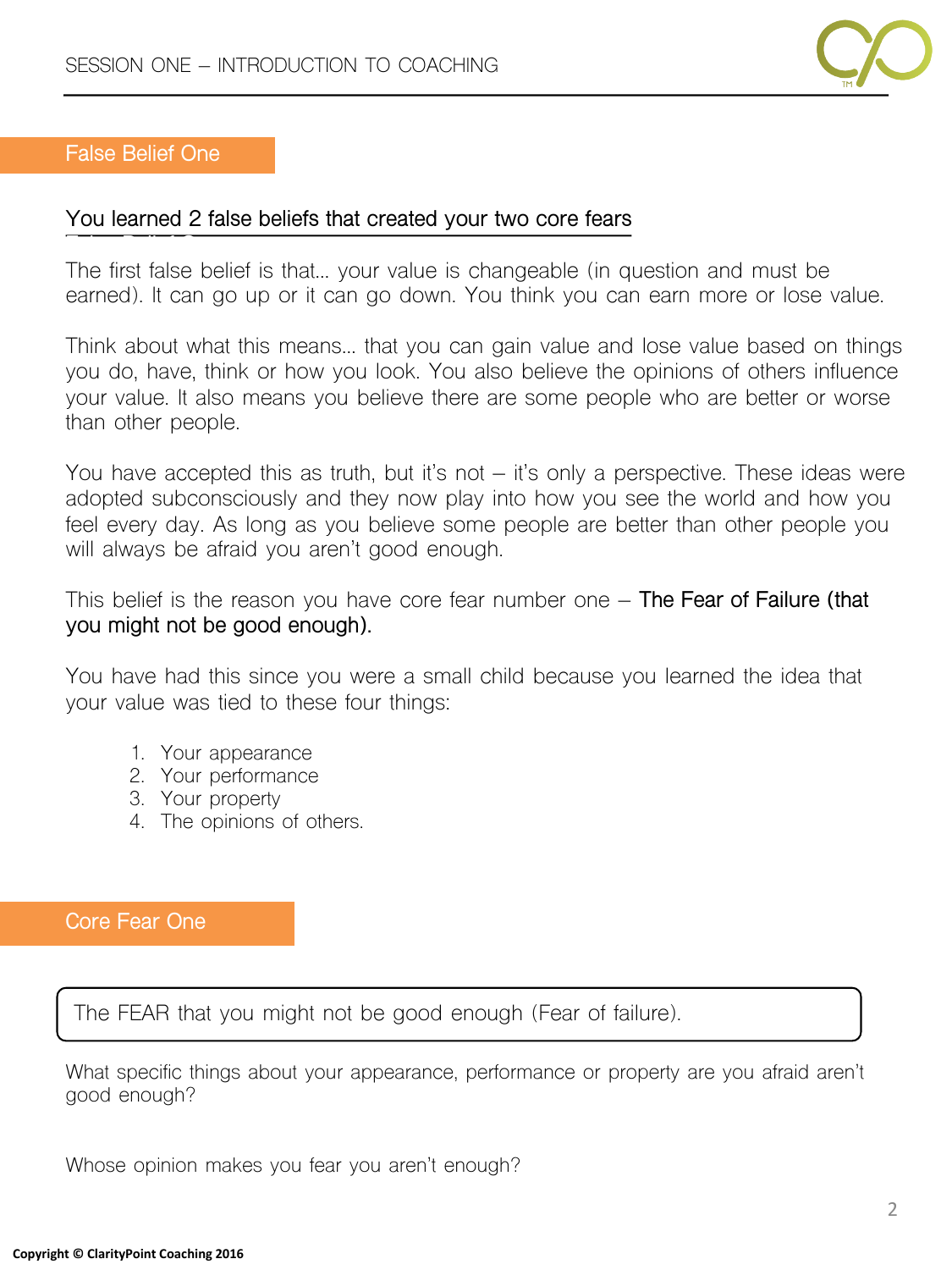

# **False Belief Two**

You subconsciously believe that because we have the freedom to make choices that affect other people, life is therefore dangerous, unpredictable, random, chaotic, meaningless and your life can be ruined. You learned to fear life and all the ways you can lose or be mistreated.

Think about what this means… that your journey can get ruined, thrown off track or even taken from you prematurely. There are so many things that go can wrong that we live in stress and fear all the time. We fear everything that could go wrong and take from the quality of our life.

This belief is the reason you have core fear number two – **The Fear of loss (that your life might not be good enough).** You have had this since you were a small child as you learned that things can be unfair. You started worrying, protecting and guarding yourself and your things.

This idea is again, not truth – it's only perspective (which means you could choose something else.)

**Core Fear Two**

The FEAR that your life might not be good enough (Fear of loss).

These two core fears drive most of your subconscious programming. They are also responsible for most of your behavior and especially your bad behavior.

Think of some bad behaviors, and see if you can figure out which core fear might be behind them (hint: some behaviors could be caused by either or both.)

| Fear of Failure | Fear of Loss |
|-----------------|--------------|
|                 |              |
|                 |              |
|                 |              |
|                 |              |
|                 |              |
|                 |              |
|                 |              |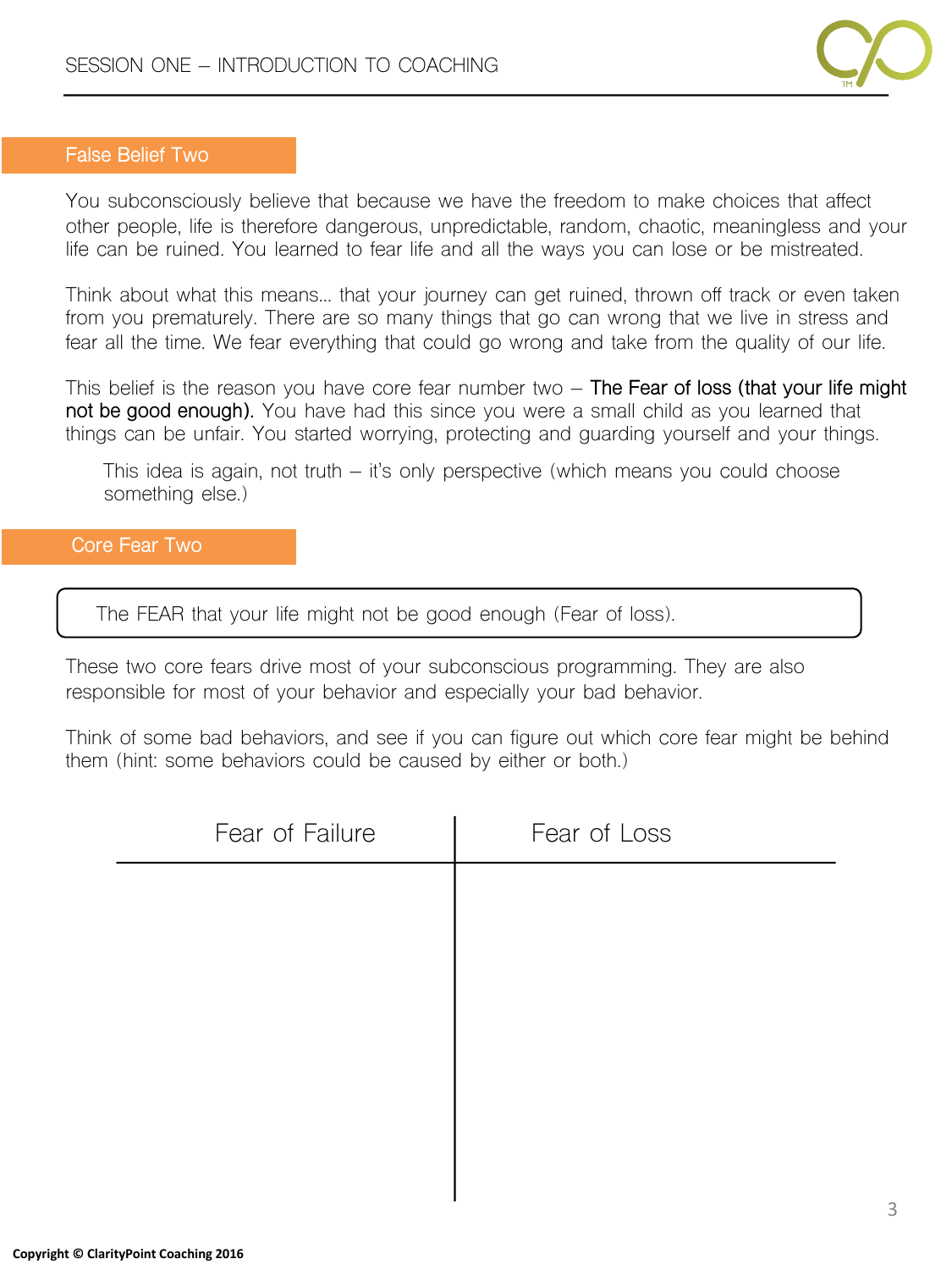# Examine your subconscious programs/policies worksheet

| What believing this<br>gives me | What believing this<br>costs me |
|---------------------------------|---------------------------------|
|                                 |                                 |
|                                 |                                 |
|                                 |                                 |
|                                 |                                 |
| What believing this<br>gives me | What believing this<br>costs me |
|                                 |                                 |
|                                 |                                 |
|                                 |                                 |
|                                 |                                 |
| What believing this<br>gives me | What believing this<br>costs me |
|                                 |                                 |
|                                 |                                 |
| New Policy                      |                                 |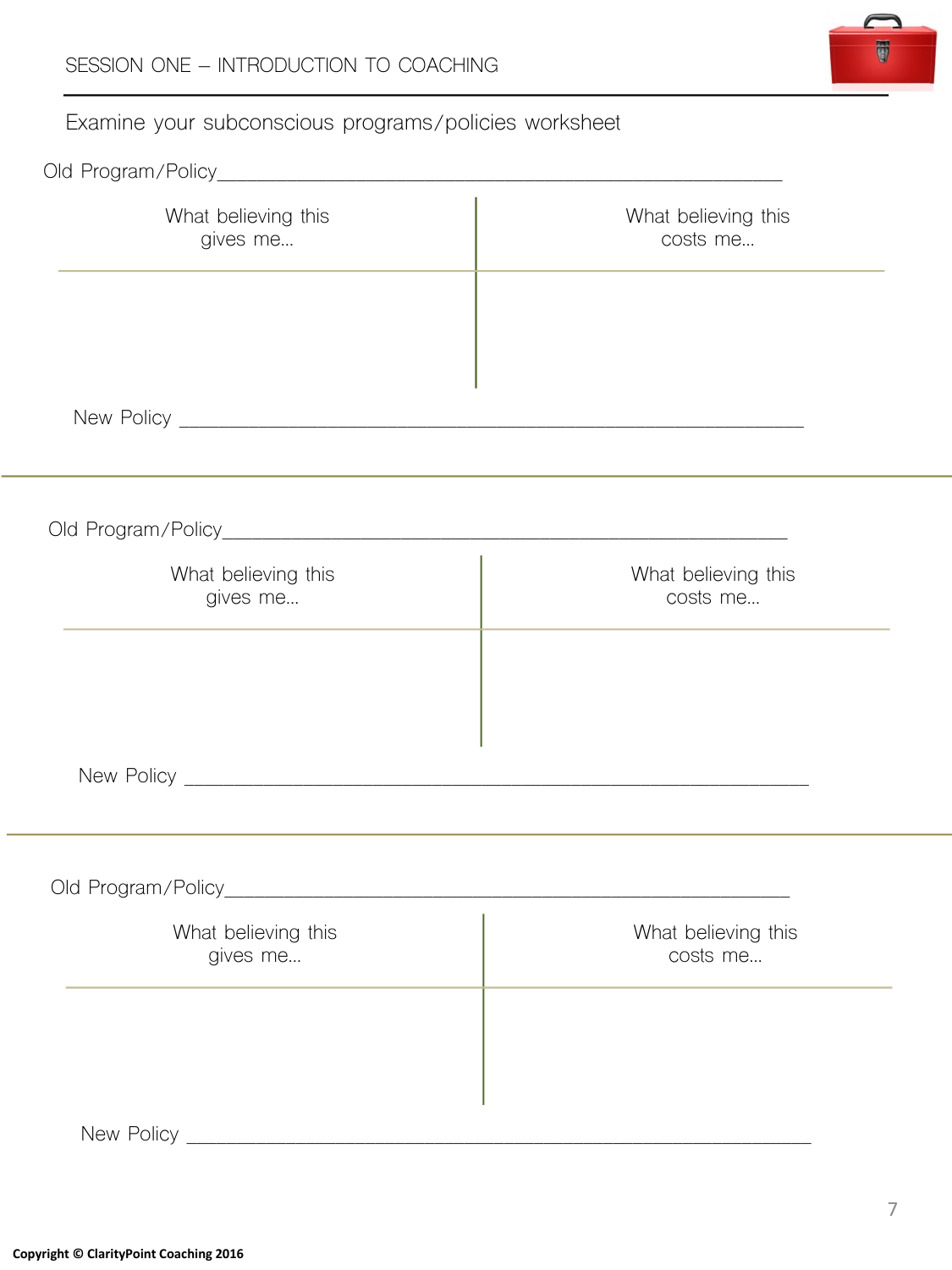



Becoming mindful and watching your thoughts is easy when there are only two choices – you are either in fear or trust and love – and you can consciously choose which you want to be in right now using the Clarity Formula. This simple formula could change your life if you use it.

# **The Clarity Formula™**

There are two steps for trust, which you must choose first, then 2 steps for love.

| Trust                                                                               | . OVA                                                                                   |
|-------------------------------------------------------------------------------------|-----------------------------------------------------------------------------------------|
| 1. I choose to trust that my value is infinite,<br>absolute and unchangeable.       | 1. I choose to see the other<br>person/people as the same as me.                        |
| 2. I choose to trust that whatever happens<br>will be my perfect classroom journey. | 2. I make a love motivated choice,<br>which might be towards God, another<br>or myself. |
|                                                                                     |                                                                                         |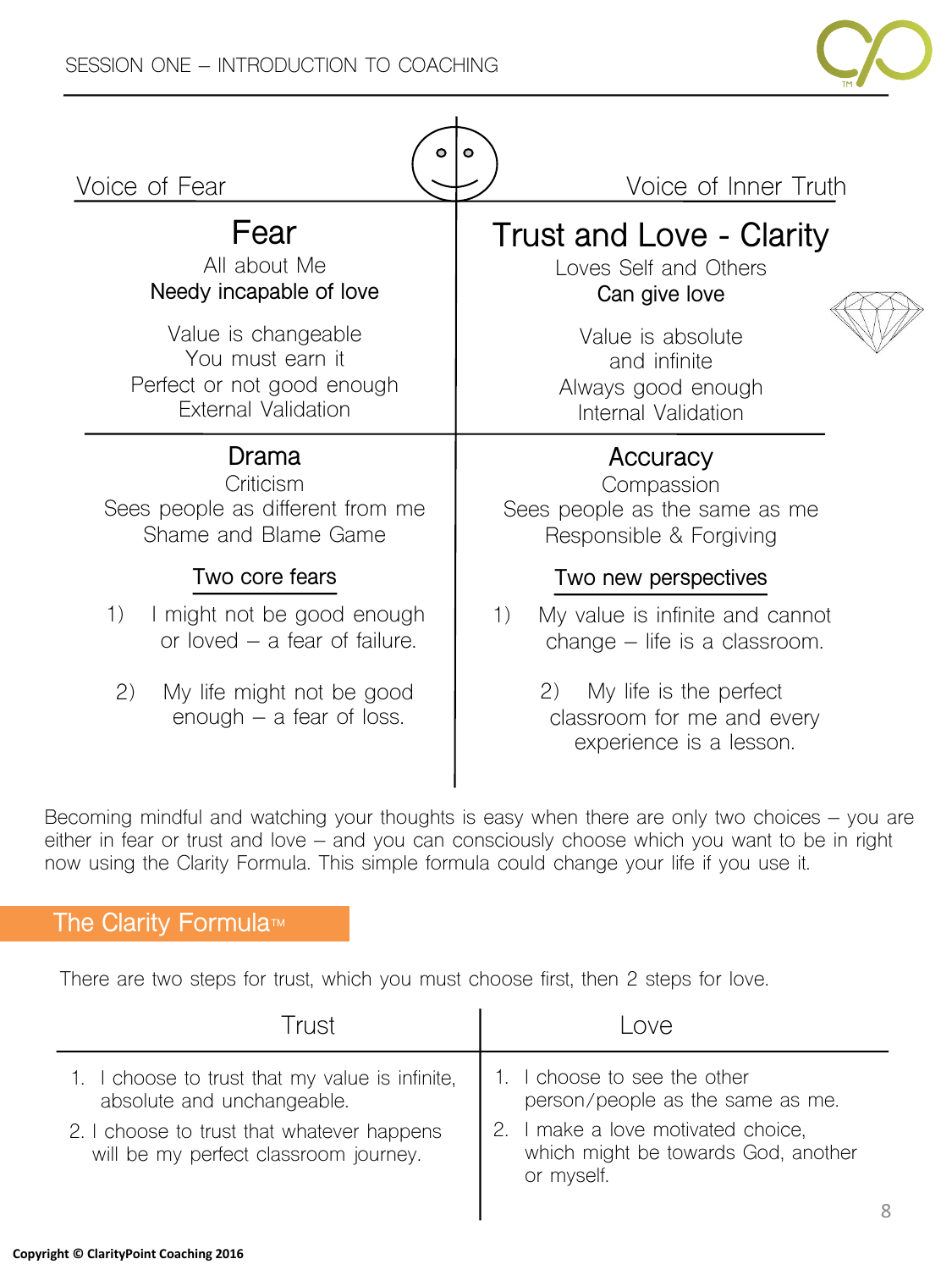

### **Basic principles of ClarityPoint Coaching**

- **1) There are only two states you can be in – Fear or Trust & Love.**  Fear – worried about yourself and needy for love, attention and fair treatment OR Trust and Love – where you can give love and attention to others.
- **2) You must consciously choose trust and love, or your subconscious mind will automatically choose fear.** Use the Clarity Formula to help you do this.
- **3) The voice of fear sees other people as different from you, either better than you or worse than you.** You have the ability to see people accurately, as the same as you, if you consciously choose to.
- **4) Your value is not on the line.** Your value is infinite and absolute. You are a struggling, scared, divine, amazing human being in process. You are safe in this process of learning. When you make mistakes you can apologize and do better next time. Mistakes do not affect your value, unless you see it that way. It's all perspective.
- **5) Each experience is in your life for a perfect reason, to teach you something.** There are no exceptions to this rule. Your responsibility is to figure out these lessons and keep growing and learning. You are not expected to be perfect, ever. You will always be a student in the classroom of life.
- **6) Fear drives about 80% of all human behavior.** There are two core fears which are behind almost everything we do. They are:
	- 1) The fear of not being good enough (fear of failure).
	- 2) The fear that life won't be good enough (fear of loss).
- **7) Fear is behind almost all bad behavior.** When people hurt, offend or even attack you, it is not really about you. It is about their fear of failure and loss. All bad behavior is about their fears about themselves.
- **8) Most bad behavior is really a request for love or validation.** This behavior does not make you want to love or validate this person but it is what they need and will create the best results for all involved, if you choose love.
- **9) The most powerful way to make another person feel validated is by listening to them.** When you ask questions, listen and honor and respect their right to their own opinions and ideas, you show them that you value them at the deepest level.

Your coach may periodically quiz you on these principles.

Study them often and even more importantly practice them in your daily thinking.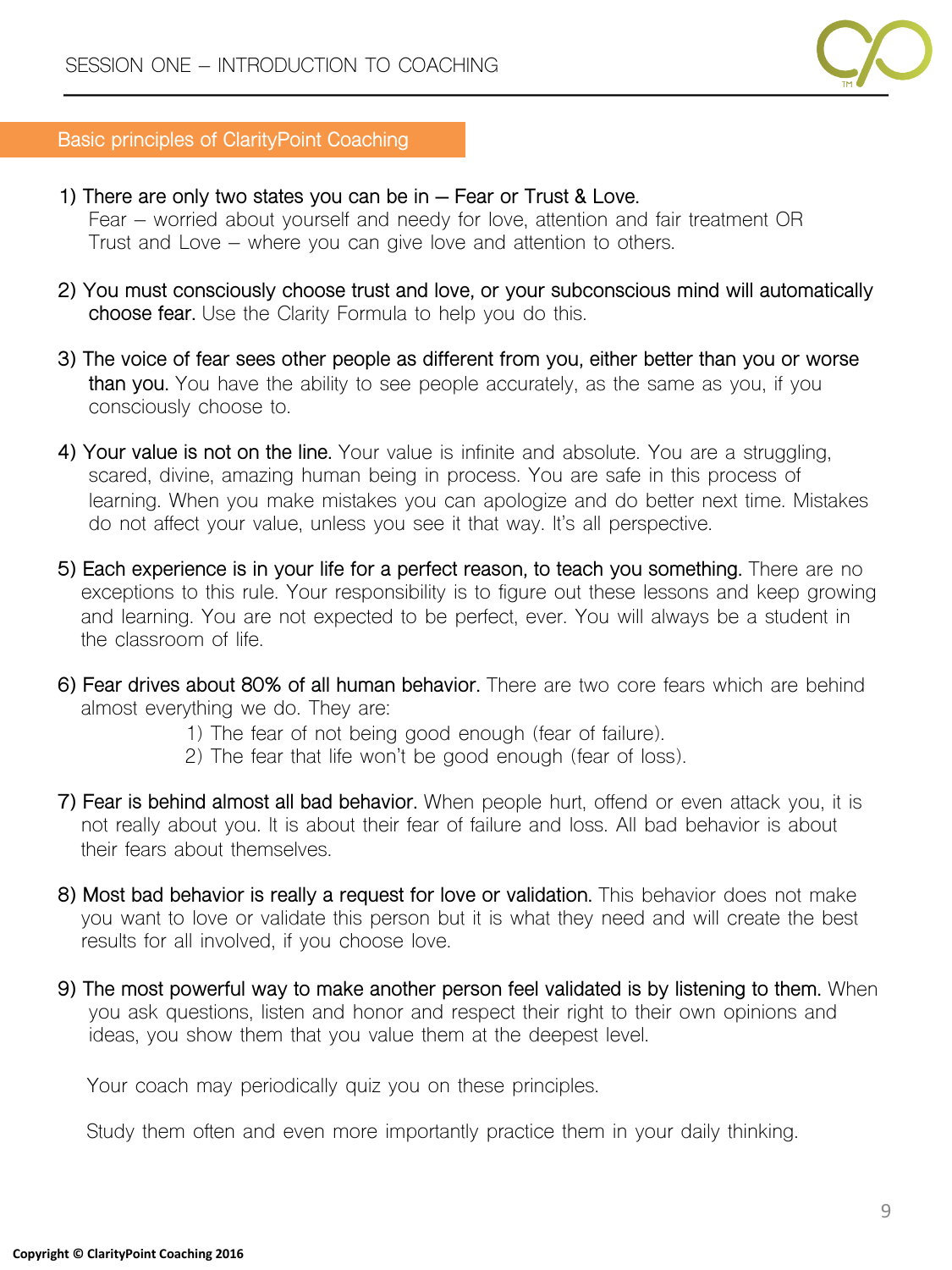

# **Optional Challenges**

Talk to your coach about which challenges they recommend for you.

# Challenge 1:

Do something nice for yourself this week, something you would normally feel guilty doing. Find something that nurtures you and is a real treat. Do it because you are as important as everyone else.

# Challenge 2:

Do something new every chance you get. Break your routine and do something different every day this week. Keep track of the new and different thing you do each day. Be prepared to share. *(Change your morning routine, eat at a new place, try new food, drive home a different way, wear a different outfit combo. Break your habits, break from routine – do something that feels adventuresome!)*

Recognize some habits that may be driven by subconscious fear and choose to consciously do things differently. Be prepared to share.

# Challenge 3:

Do something that scares you this week. Get out of your comfort zone and use the Clarity Formula to help you do it. Be prepared to share with your coach what you did.

# Challenge 4:

Do some of the Optional Journaling. We want you to choose which of the questions resonate with you. Read each of them and decide if the exercise would serve you. We don't want you to do any busy work, so choose the questions that have meaning for you,

"*Maybe you weren't raised by parents who set you up for success by planting positive characteristics in your family line. Possibly you've inherited attitudes of defeat, mediocrity or negativity. But you can be the one to set a new standard."* - Shannon Tecson

# Challenge 5:

Re-write some policies you are now aware of. You may use your assessment report to find out of balance policies you may have. Use the worksheet in this material to help you write new policies that would serve you more.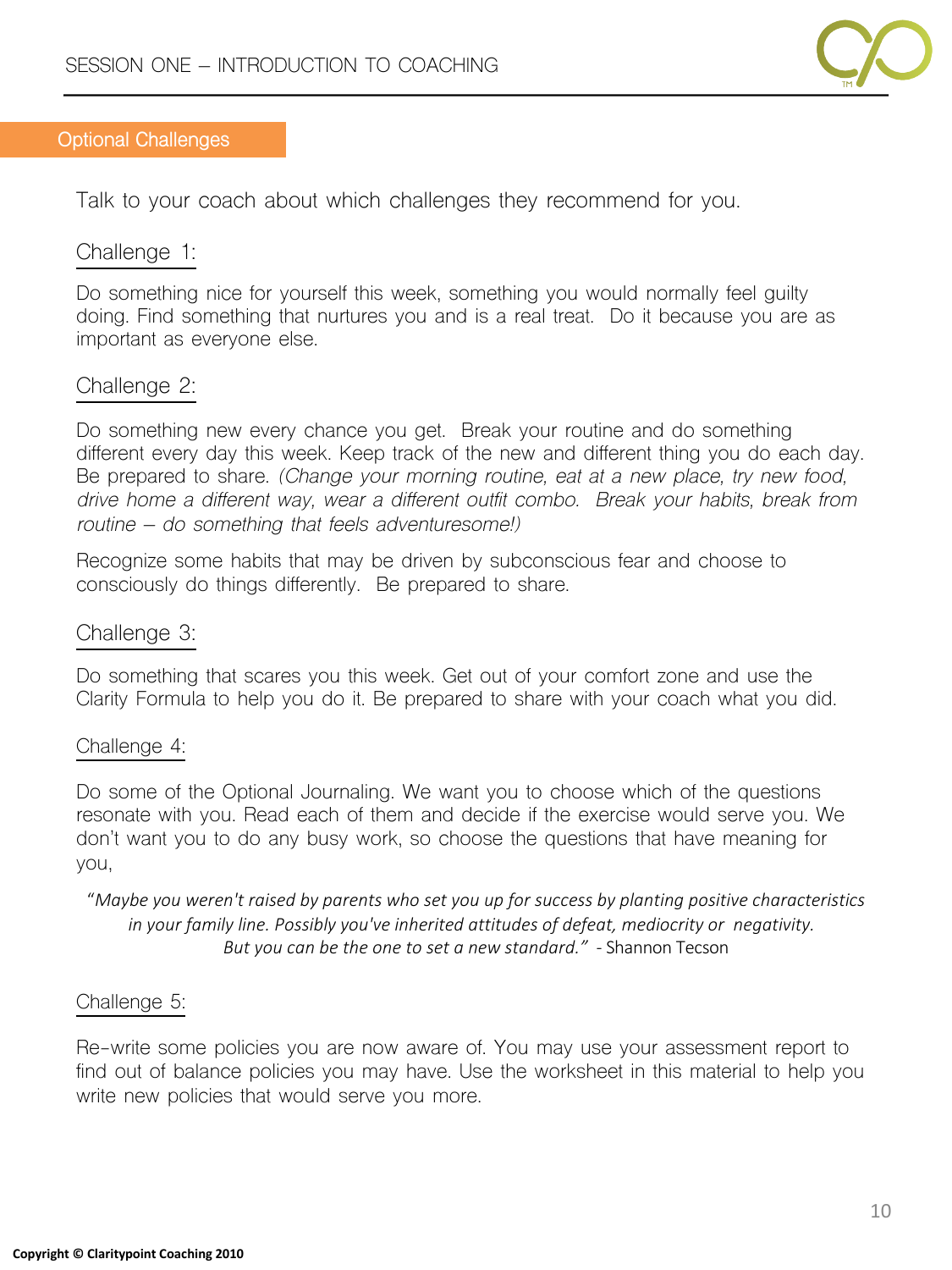

### **Optional Journaling**

Journaling is a great tool of self-discovery. It gives you a chance to record your thoughts thus enabling you to review them. It also gives you an opportunity to explore ideas and concepts and make some decisions about them, all in a space and time that is not threatening or judgmental.

You'll notice that some journaling assignments ask a pair of questions, and after the first question, we ask you to rip out the page and throw it away. While throwing this page away I the trash say**…" I am so done with this!"**

#### **Possible Journal Writing Questions:**

- 1) Write about the things you don't like about yourself. When you get in fear, what less than loving behavior shows up?(*Throw this page away.)* Write about the behavior you see in other people that you admire. Then write about how you could adopt that behavior. *(Keep this page in your journal.)*
- 2) Write about who you have tried to be, to conform, to what you thought others wanted you to be. (*Throw this page away.)*  Write about your real self and how you could change your behavior and be more genuine. *(Keep this page in your journal.)*
- 3) Write about the things you criticize yourself for. (*Throw this page away.)*  Write about some things that make you happy. *(Keep this page in your journal.)*
- 4) Write about your fears about what others think of you and why you are worried about it. What are you afraid of? Why? (*Throw this page away.)* Write about how you can be true to you. Write about ways you will stop comparing yourself with others. *(Keep this page in your journal.)*
- 5) Write about ways your ego has created drama and conflict by seeing others as
- 6) different from you. (*Throw this page away.)* Write about how you can see others as the same as you. Write about ways you will choose to see people clearly. *(Keep this page in your journal.)*
- 6) Write about what you have learned about yourself this week. *(Keep this page in your journal.)*
- 7) Write about how you will give yourself permission to be you. *(Keep this page in your journal.)*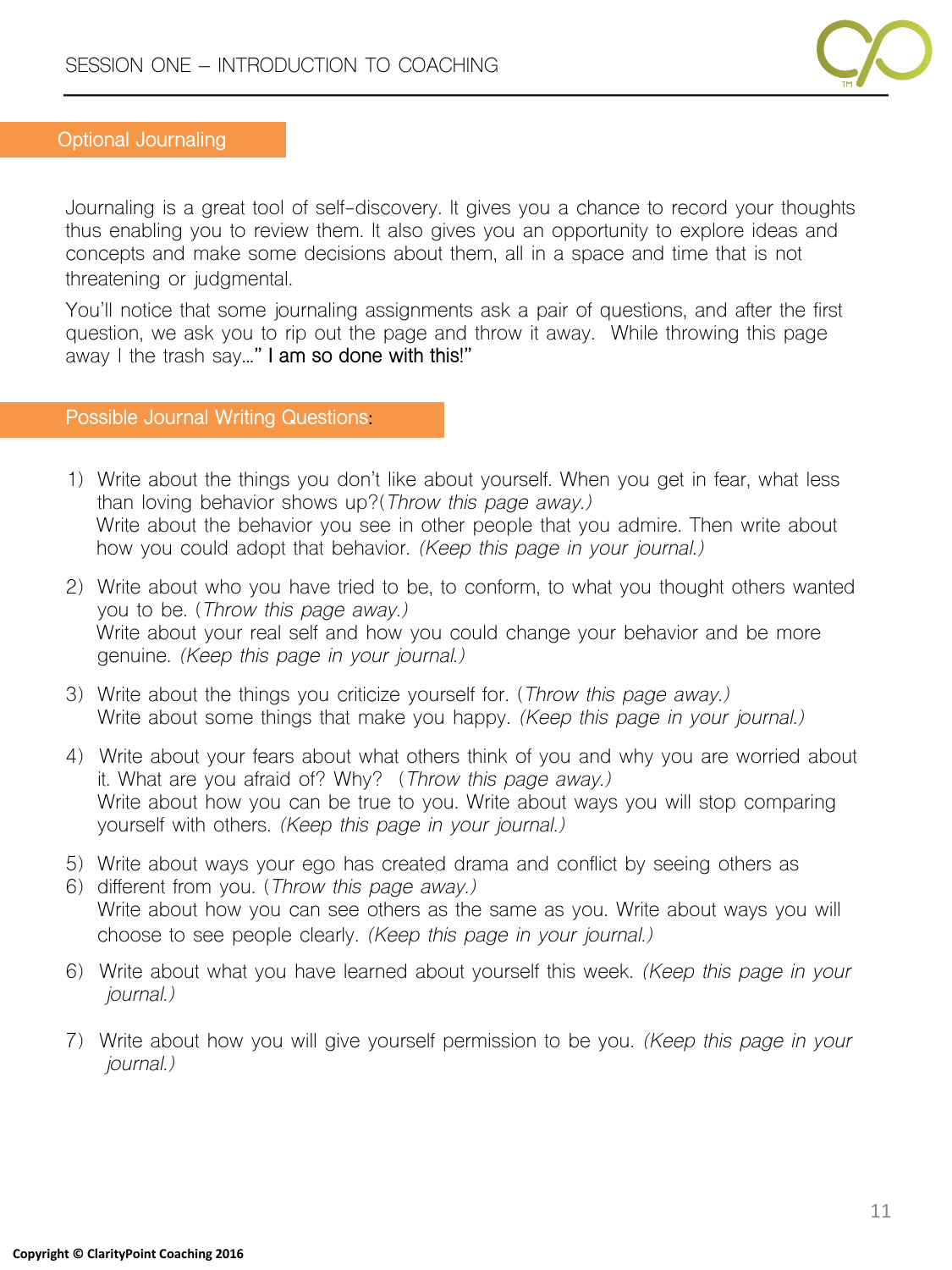

| 12345678 |  |  |
|----------|--|--|
|          |  |  |
|          |  |  |
|          |  |  |
| 9        |  |  |
| 10       |  |  |
| 11       |  |  |
| 12       |  |  |
| 13       |  |  |
| 14       |  |  |

**Reading 1 We recommend you record this on your phone with some baroque classical music in the background and listen to it 3 times a day. Or you can read it three times a day – for a week or two.**

# **Who am I**

That is the question I've been asking and trying to answer my whole life. Ever since I was a born I have been trying to figure out who I am and if I am good enough.

Some times I feel good about myself, and some times I feel worthless. My view of myself changes according to each situation even though I am the same me - all the time.

This confusion has ruled my past but it will not rule my future. I have flittered about like a leaf in the wind long enough. I have listened too long to the voice in my head that judges my value and criticizes my performance. Those days are over, starting today I will see the truth.

I am good enough right now. I am just as I am supposed to be at this point in my journey. My nature is divine and good. My value is infinite and absolute. My value is unchangeable. I am exactly who I am supposed to be and I have the same value as everyone..

I have many talents, strengths, and gifts. Many of these strengths and gifts I have yet to discover, but they are in me. I have everything I need to be successful in life.

I now understand my value is infinite and I totally accept everything about who I am. I am unique. There is no one in the world like me. I am amazing and incomparable. I don't compare myself with other people any more.

Everyone is on a different journey to learn different lessons. They have different strengths and weaknesses. I honor who they are and realize our value is the same. I also know they are right where they are supposed to be on their perfect journey too.

I am here in a process of becoming, which is giving me the opportunity to learn, grow and become the person I am meant to be. Part of my process here requires experiencing fear, drama, guilt and pain. Without these experiences I could not understand love, peace, accuracy, forgiveness and compassion. These experiences are helping me in my process of becoming the best me.